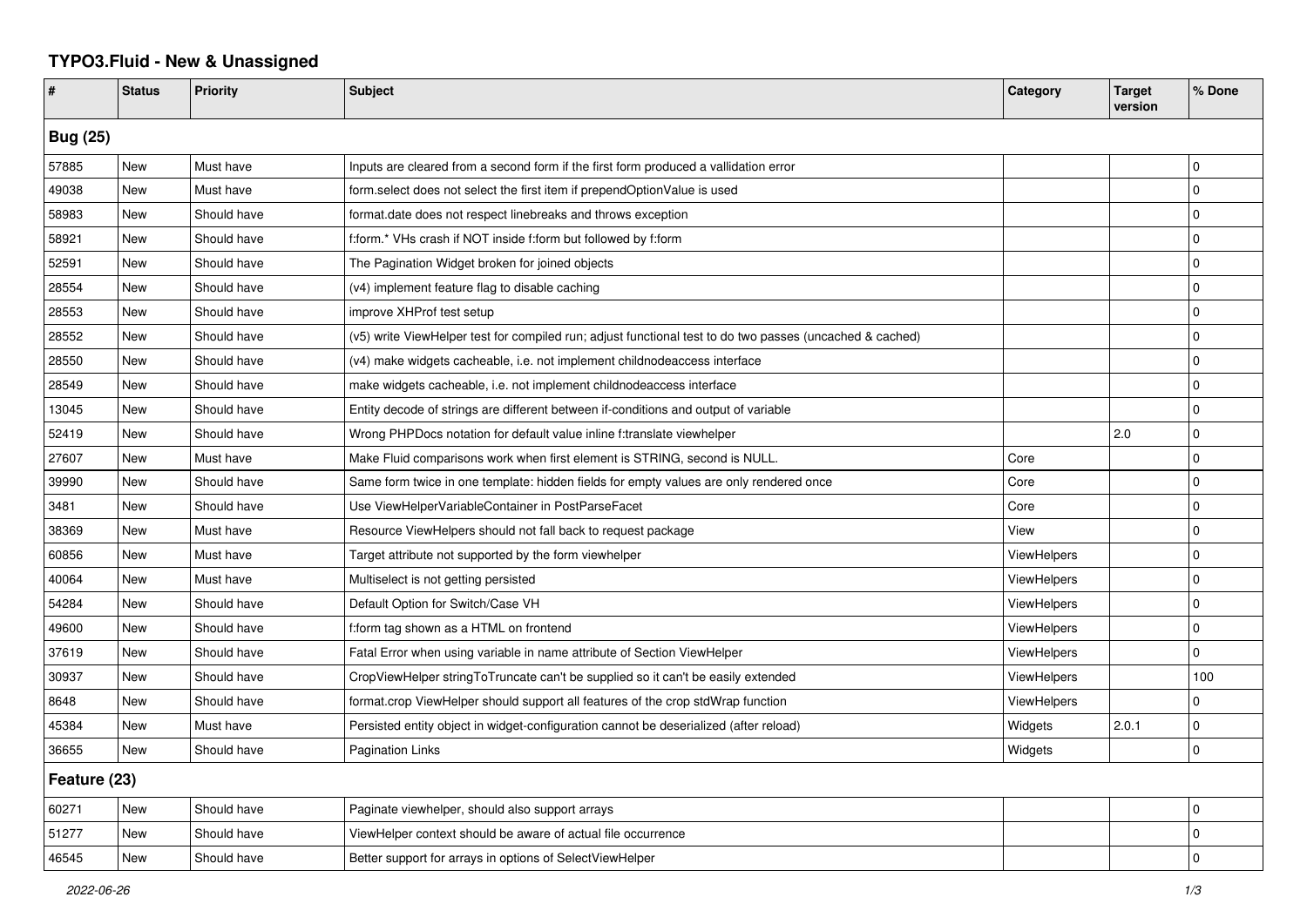| #                | <b>Status</b> | Priority             | <b>Subject</b>                                                                                      | Category    | <b>Target</b><br>version | % Done      |
|------------------|---------------|----------------------|-----------------------------------------------------------------------------------------------------|-------------|--------------------------|-------------|
| 45153            | New           | Should have          | f:be.menus.actionMenuItem - Detection of the current select option is insufficient                  |             |                          | $\Omega$    |
| 42397            | <b>New</b>    | Should have          | Missing viewhelper for general links                                                                |             |                          | 0           |
| 40081            | New           | Should have          | Allow assigned variables as keys in arrays                                                          |             |                          | $\Omega$    |
| 38130            | <b>New</b>    | Should have          | Checkboxes and multiple select fields should have an assignable default value                       |             |                          | 0           |
| 33215            | <b>New</b>    | Should have          | RFC: Dynamic values in ObjectAccess paths                                                           |             |                          | 0           |
| 9514             | New           | Should have          | Support explicit Array Arguments for ViewHelpers                                                    |             |                          | $\Omega$    |
| 48355            | <b>New</b>    | Could have           | Assign output of viewhelper to template variable for further processing.                            |             |                          | $\Omega$    |
| 36559            | New           | Could have           | New widget progress bar                                                                             |             |                          | 0           |
| 62346            | New           | Could have           | f:comment should have high precende                                                                 | Core        | 3.x                      | $\mathbf 0$ |
| 4704             | New           | Should have          | Improve parsing exception messages                                                                  | Core        |                          | $\Omega$    |
| 30555            | New           | Could have           | Make TagBuilder more extensible                                                                     | Core        |                          | $\Omega$    |
| 10472            | <b>New</b>    | Could have           | Fluid Standalone distribution                                                                       | Core        |                          | $\Omega$    |
| 7608             | New           | Could have           | Configurable shorthand/object accessor delimiters                                                   | Core        |                          | 0           |
| 1907             | <b>New</b>    | Could have           | Default values for view helpers based on context                                                    | Core        |                          | $\Omega$    |
| 60181            | New           | Could have           | Caching mechanism for Fluid Views/Templates                                                         | View        |                          | 0           |
| 51100            | New           | Must have            | Links with absolute URI should have the option of URI Scheme                                        | ViewHelpers |                          | $\Omega$    |
| 60003            | <b>New</b>    | Should have          | Add required-Attribute to f:form.password                                                           | ViewHelpers |                          | $\mathbf 0$ |
| 39936            | <b>New</b>    | Should have          | registerTagAttribute should handle default values                                                   | ViewHelpers |                          | 0           |
| 36410            | New           | Should have          | Allow templates to send arguments back to layout                                                    | ViewHelpers |                          | $\Omega$    |
| 31955            | <b>New</b>    | Should have          | f:uri.widget                                                                                        | Widgets     |                          | $\mathbf 0$ |
| <b>Task (12)</b> |               |                      |                                                                                                     |             |                          |             |
| 56237            | New           | Should have          | in-line (Condition) View Helpers should not evaluate on parsing                                     |             |                          | $\mathbf 0$ |
| 47669            | <b>New</b>    | Should have          | FormViewHelper does not define the default request method                                           |             |                          | 0           |
| 43071            | New           | Should have          | Remove TOKENS for adding fallback teplates in B                                                     |             |                          | $\Omega$    |
| 42743            | <b>New</b>    | Should have          | Remove inline style for hidden form fields                                                          |             |                          | 0           |
| 32035            | New           | Should have          | Improve fluid error messages                                                                        | Core        |                          | 0           |
| 45394            | New           | Should have          | Forwardport Unit test for standalone view                                                           | View        |                          | 0           |
| 43072            | New           | Should have          | Remove TOKENS for adding templates fallback in Backporter                                           | View        |                          | $\Omega$    |
| 10911            | New           | Should have          | Tx_Fluid_ViewHelpers_Form_AbstractFormViewHelper->renderHiddenIdentityField should be more reliable | ViewHelpers |                          | 0           |
| 9950             | New           | Should have          | Binding to nested arrays impossible for form-elements                                               | ViewHelpers |                          | 0           |
| 34309            | New           | Could have           | Unknown ViewHelpers cause exception - should be handled more graceful                               | ViewHelpers |                          | 0           |
| 26664            | New           | Won't have this time | Clean up Form ViewHelpers                                                                           | ViewHelpers |                          | 75          |